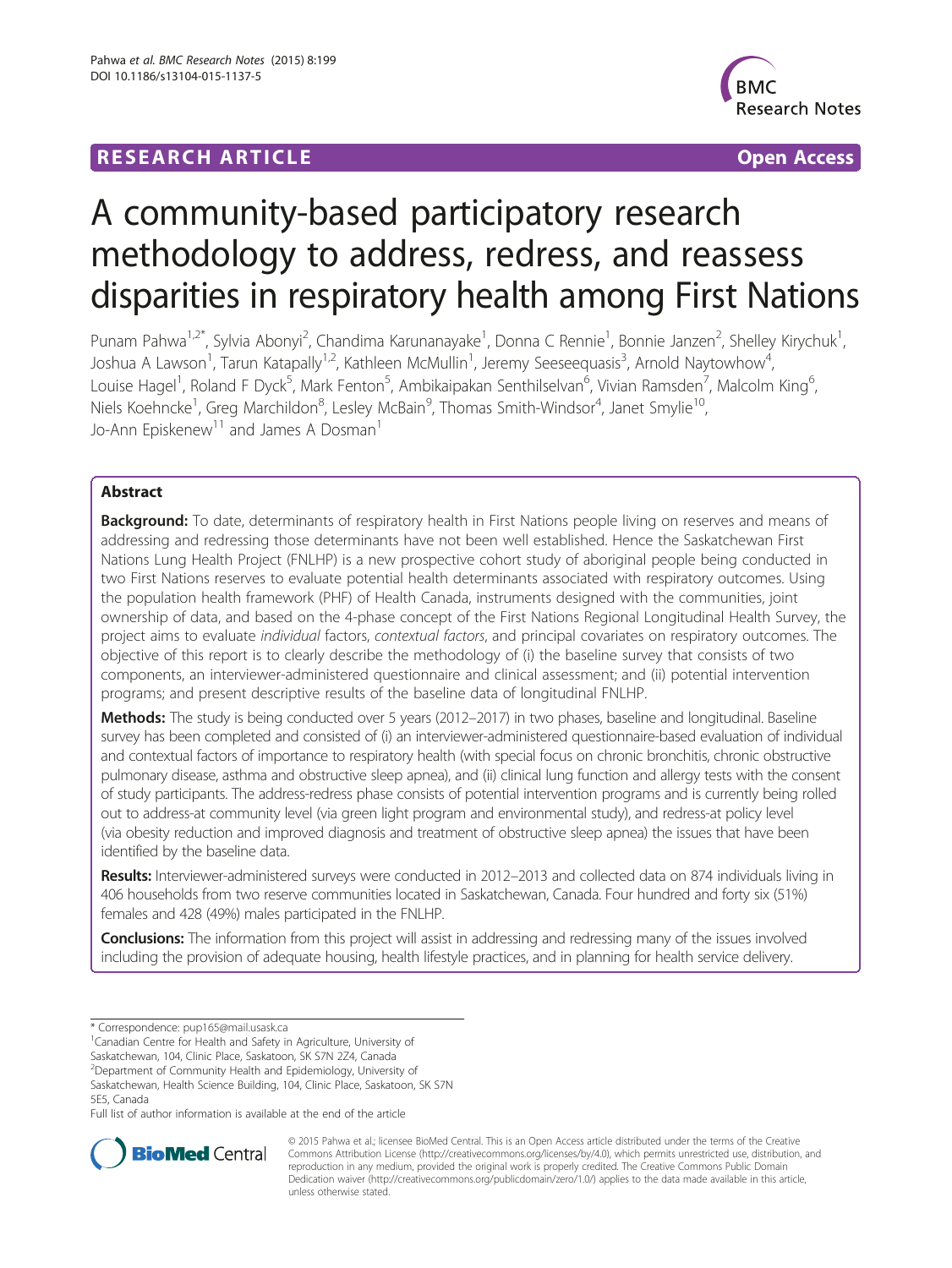#### Background

In Canada, Aboriginal Peoples' (First Nations, Metis, and Inuit) [\[1\]](#page-9-0) respiratory health inequalities pose exceptional challenges that are both complex and complicated. For instance, Aboriginal populations experience greater smoking levels [[2](#page-9-0)], increased indoor air pollutants due to inadequate housing [\[2](#page-9-0)-[4](#page-9-0)], and higher rates of obesity [\[2](#page-9-0)-[5](#page-9-0)], which in itself is linked to several respiratory health outcomes [\[2-8](#page-9-0)]. These challenges could be attributed to inequities such as Aboriginal Peoples' socioeconomic disadvantages [\[9](#page-9-0)], which are driven by historical injustices, including colonization [\[10\]](#page-9-0) and residential school enrollment [[11,12\]](#page-9-0). There is an intergenerational link between attendance at a residential school, smoking and chronic bronchitis [\[12,13](#page-9-0)]. Poor housing conditions such as housing in need of major repairs; [[14](#page-9-0)] dampness and mold; [[15](#page-9-0)-[18](#page-9-0)] adverse indoor air quality due to overcrowding; and both active and passive cigarette smoke [\[3,8\]](#page-9-0) lead to respiratory diseases [\[19](#page-9-0)-[23](#page-9-0)]. The purpose of this manuscript is to explain the methodology of the First Nations Lung Health project that aims to test the hypothesis that living conditions in many First Nations communities characterized by personal, social and physical environments are associated with adverse respiratory outcomes.

To understand the magnitude of these respiratory health inequalities, it is important to contextualize this issue in terms of the Canadian population. According to the 2011 National Household Survey (NHS), the Indigenous Peoples' Population was 1.4 million, representing 4.3% of the total Canadian population [\[24](#page-9-0)]. Within Canada, Manitoba (16.7%) and Saskatchewan (15.6%) are the two provinces with highest proportion of self-identified Indigenous people and it is projected that Saskatchewan will account for 20% in 2015, 28% in 2035, and 33% in 2045 of the total Indigenous population in Canada [\[25](#page-9-0)]. More specifically, Canada's Indigenous population is growing faster than the general population [[24](#page-9-0)]. The bulk of this increase is represented by the younger Indigenous population, with the median age of the total Aboriginal population being 27.7 years, which is 13 years lower than the median age of non-Indigenous population [[24](#page-9-0)]. These statistics highlight two critical implications. First, the faster growth of the Indigenous population highlights the widening health inequalities which would be unsustainable with current trends in Canadian population growth. Second, with poor household conditions increasing the risk of chronic respiratory illnesses in children as well, the considerably faster increase in younger Indigenous population puts a large proportion of them again at risk of the intergenerational transmission of health inequalities.

In Saskatchewan, an estimated 52% of First Nations people live on reserves [\[14](#page-9-0)], and these reserves are categorized as non-isolated (73%), semi-isolated (15%), isolated (9%) and remote isolated (2%) [[2](#page-9-0)]. Moreover, with access to health care in terms of geography being an important determinant of health [\[26](#page-9-0)-[28\]](#page-10-0) and with "place" being an important population health variable [\[29](#page-10-0)], the respiratory health risks faced by Indigenous Peoples are further accentuated in rural Indigenous populations due to their geographic and economic isolation.

Irrespective of these poor health outcomes, First Nations peoples' survival under exceptionally difficult conditions is evidence of their resilience. Tackling these disparate health outcomes using interventions created in collaboration with First Nations communities using community-based participatory research (CBPR) methodologies would focus on this resilience. Furthermore, this approach would provide evidence that participatory methodology is ideal to influence change and build capacity in Aboriginal communities. Thus, a CBPR initiative involving two First Nations communities in Saskatchewan is being implemented in multiple stages to foster participatory action research. To date, determinants of respiratory health in First Nations people living on reserves and means of addressing and redressing those determinants have not been well established, and form the core of the activities of the Canadian Institute of Health (CIHR) funded study entitled 'Assess, Redress, Reassess: Addressing Disparities in Respiratory Health Among First Nations People' (henceforth known as the First Nations Lung Health Project [FNLHP]). Based on Health Canada's Population Health Framework [[30](#page-10-0)-[32](#page-10-0)], the FNLHP, by understanding how *individual* and *context*ual factors influence adverse respiratory outcomes, aims to implement appropriate community-level (address) and policy-level (redress) interventions in two on-reserve First Nations communities in Saskatchewan (henceforth known as Community A and Community B). The objective of this report is to clearly describe the methodology for (i) the adult component of the baseline survey that consists of two components, an interviewer-administered questionnaire and clinical assessment; and (ii) the potential intervention programs; and present descriptive results of baseline data of the longitudinal FNLHP.

#### Saskatchewan First Nations people living on reserves

According to the 2011 NHS, the population of Aboriginals in Canada comprised of First Nations (851,560), 413,380 Métis (413,380), and Inuit (59,115) [[24](#page-9-0)]. In Saskatchewan: First Nations (103,210), Métis (52,450) and Inuit (290), in total representing 15% of the provincial population. In Saskatchewan, an estimated 52% of First Nations people live on reserves [[25](#page-9-0)].

#### Methods

# Phase 1: Vision and relationships leading to problem identification

The project was conceptualized and developed through two years of "Vision and Relationships" dialogue with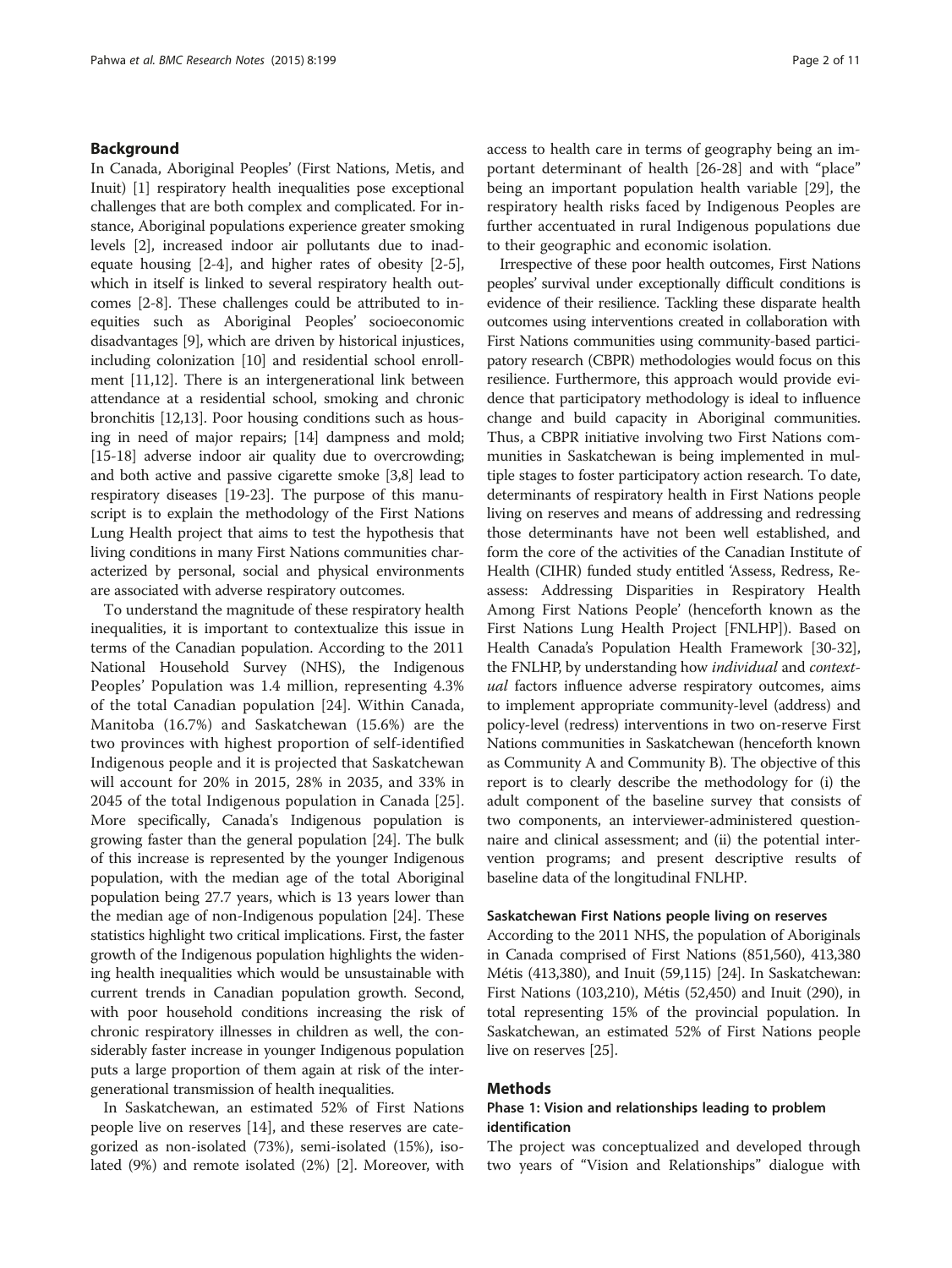the participating communities. Ten consultation sessions were held with community leaders, health workers and community members (Figure 1). Four exposure − outcome dyads were identified by the communities as key factors driving respiratory health inequalities: i) the quality of housing and mold within the houses − asthma, especially in children; ii) smoking in general, and smoking in the homes resulting in environmental tobacco smoke (ETS) − chronic obstructive pulmonary disease (COPD); iii) overcrowding and infections - bronchitis; iv) body weight − obstructive sleep apnea (OSA). A Decision Makers Council consisting of Band Councilors, elders and youth was then formed to oversee the FNLHP. Table [1](#page-3-0) is the logic model for the FNLHP which enumerates the four phases of the study, including how the four exposure-outcome dyads were assessed and will be addressed and redressed. An agreement was signed that addressed issues on co-ownership of data between researchers and communities and how confidentiality and privacy would be respected.

# Phase 2: Baseline assessment - data collection and analysis

Phase 2 corresponds to the baseline survey, which has been completed. In each of the two participating First Nations communities the baseline assessment consisted of two stages. The first stage involved personal invitations via door-to-door canvassing to make people aware of the baseline survey and distribute brochures explaining the need and purpose of the study. The second stage consisted of the in-person administration of questionnaires and conducting clinical assessments. Before conducting the survey, a Certificate of Approval was obtained from the University of Saskatchewan's Biomedical Research



Ethics Board. Moreover, before implementing the second stage of this phase, informed written consent from all participants was obtained.

#### Questionnaire development and administration

Two questionnaires were administered to adults in the second stage of the baseline survey. These included a household questionnaire and an individual questionnaire. In developing the baseline assessment questionnaires (household and individual), PHF's framework was taken into account by including questions that capture both individual and contextual factors (see Figure [2](#page-3-0)). However, before developing the questionnaires, feedback was obtained from community advisors (elders and health director) of both participating reserves. Community advisors also provided input about the best approaches for contacting participants; as well as collecting questionnaire and clinical assessment data from participants. Finally, a pilot study was then conducted to optimize the content and administration of the baseline questionnaires. Based on the pilot project responses, several survey questions were modified in the questionnaires that were finally used for the FNLHP baseline survey conducted between 2012 and 2013. Trained research assistants from each community undertook to personally invite every community resident (18 years and older) via door-to-door canvassing to visit the Health Centre in the community to complete the interviewer-administered questionnaires and to participate in clinical assessments. An identification number was assigned to each household using the community map. During their visit to the Health Centre, study participants were asked to identify their respective households on the map. An interviewer-administered survey consisted of asking a key informant from each household to provide household level information (household questionnaire). In addition, adults (18 years and older) who visited the Health Centre were also asked to complete the individual section of the questionnaire and invited to undergo pulmonary function and allergy skin prick testing.

The questionnaires were primarily designed to obtain information on individual and contextual determinants that could influence respiratory health. However, questions were also included to evaluate general respiratory health, including any history of other health conditions.

#### Baseline pulmonary function and allergy skin tests

All baseline clinical tests were conducted by trained health professionals. Sensormedics (Anaheim, CA) dry rolling seal spirometers [[33-35](#page-10-0)] were used to obtain measures of forced vital capacity (FVC), forced expired volume in one second (FEV<sub>1</sub>), FEV<sub>1</sub>/FVC ratio  $\times$  100, and maximum mid-expiratory flow rate (FEF<sub>25–75</sub>). Measurements were taken according to the standards of the American Thoracic Society [\[36](#page-10-0)]. Persons who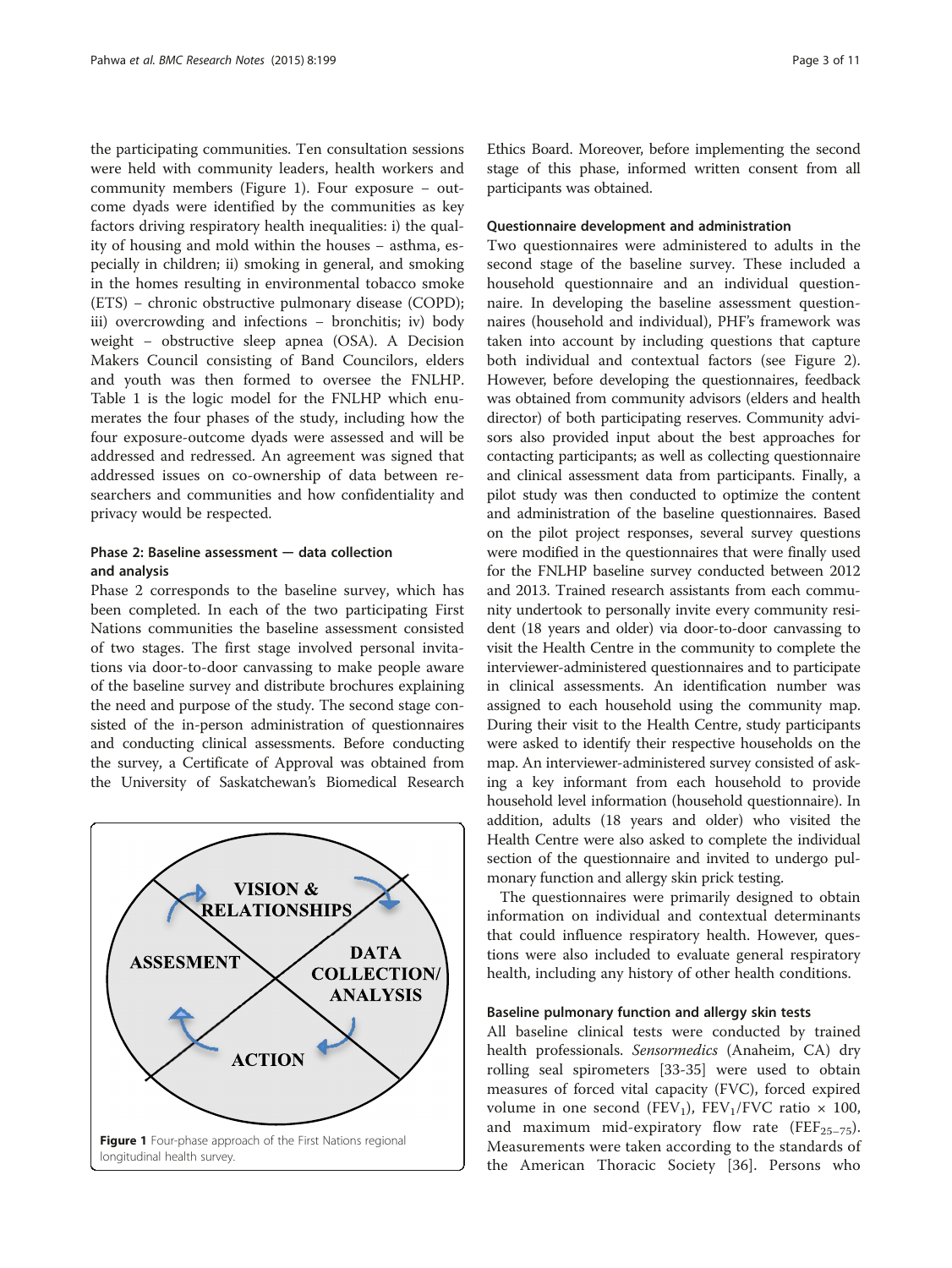# <span id="page-3-0"></span>Table 1 FNLHP logic model

| Issue                        | <b>Assess</b>           | <b>Address</b>                                  | <b>Redress</b>                                               | Reassess                                               |  |
|------------------------------|-------------------------|-------------------------------------------------|--------------------------------------------------------------|--------------------------------------------------------|--|
| (Identified problems)        | (Baseline)              | (Community-level)                               | (Policy-level)                                               | (Outcome measures)                                     |  |
| 1. Housing                   | -Environmental measures | - House keeping                                 | -Household mold remediation                                  | -Reduction in wheezing<br>in children                  |  |
| - dampness, mold, endotoxin  | -Asthma in children     | - Managing asthma                               | - Housing policy                                             | - Reduction in smoking<br>in houses with children      |  |
| -Environmental tobacco smoke |                         | -"Outdoor living room"                          |                                                              |                                                        |  |
| - Wood/oil heating           |                         | (not smoking)                                   |                                                              |                                                        |  |
| 2. Smoking                   | -Symptoms               | - "Breath of Fresh"<br>Air Campaign"            | - Support for culturally<br>appropriate smoking<br>cessation | - Reduction in smoking<br>in graduating grade 12       |  |
|                              | -COPD                   | - Management of COPD                            |                                                              | - Improvement in lung function                         |  |
|                              | -Lung function          |                                                 |                                                              |                                                        |  |
| 3. Infections                | -Bronchitis             | - Immunization                                  | - Housing policy (crowding)                                  | - Reduction in flu cases<br>and respiratory infections |  |
| - Over crowding              |                         | - Flu vaccine                                   |                                                              |                                                        |  |
|                              |                         | - Prompt treatment                              |                                                              |                                                        |  |
| 4. Body weight               | -Sleep Apnea            | - Identify cases                                | - Access to healthy/<br>nutritive food                       | -All diagnosed cases of<br>sleep apnea treated         |  |
|                              |                         | - Community sports                              | - Equipment for<br>treating sleep apnea                      | - Reduction in average weight                          |  |
|                              |                         | - Combined initiative<br>with diabetes programs |                                                              |                                                        |  |

demonstrated below normal tests were referred to their family physician for follow-up.

Allergy skin tests were conducted using the skin prick method with a panel of six non-food allergens: cat dander, local grasses, aspergillus sp, alternaria, house dust mite, cladosporium, along with control saline and histamine as the positive control. Standardized allergen extracts were used as recommended by the Academy of Allergy, Asthma, and Immunology [\[37\]](#page-10-0). Also, the allergy skin test procedure was performed according to the recommended protocol of

practice parameters for allergy diagnostic testing. Subjects were considered positive for atopy if one or more skin prick tests resulted in a raised wheal that is greater than 3 mm compared to the saline control.

# Variables of interest

#### **Outcomes**

Outcomes of interest were from the survey as well as the clinical visit. The key clinical outcomes (self-reported doctor diagnosed) of the FNLHP from the survey are

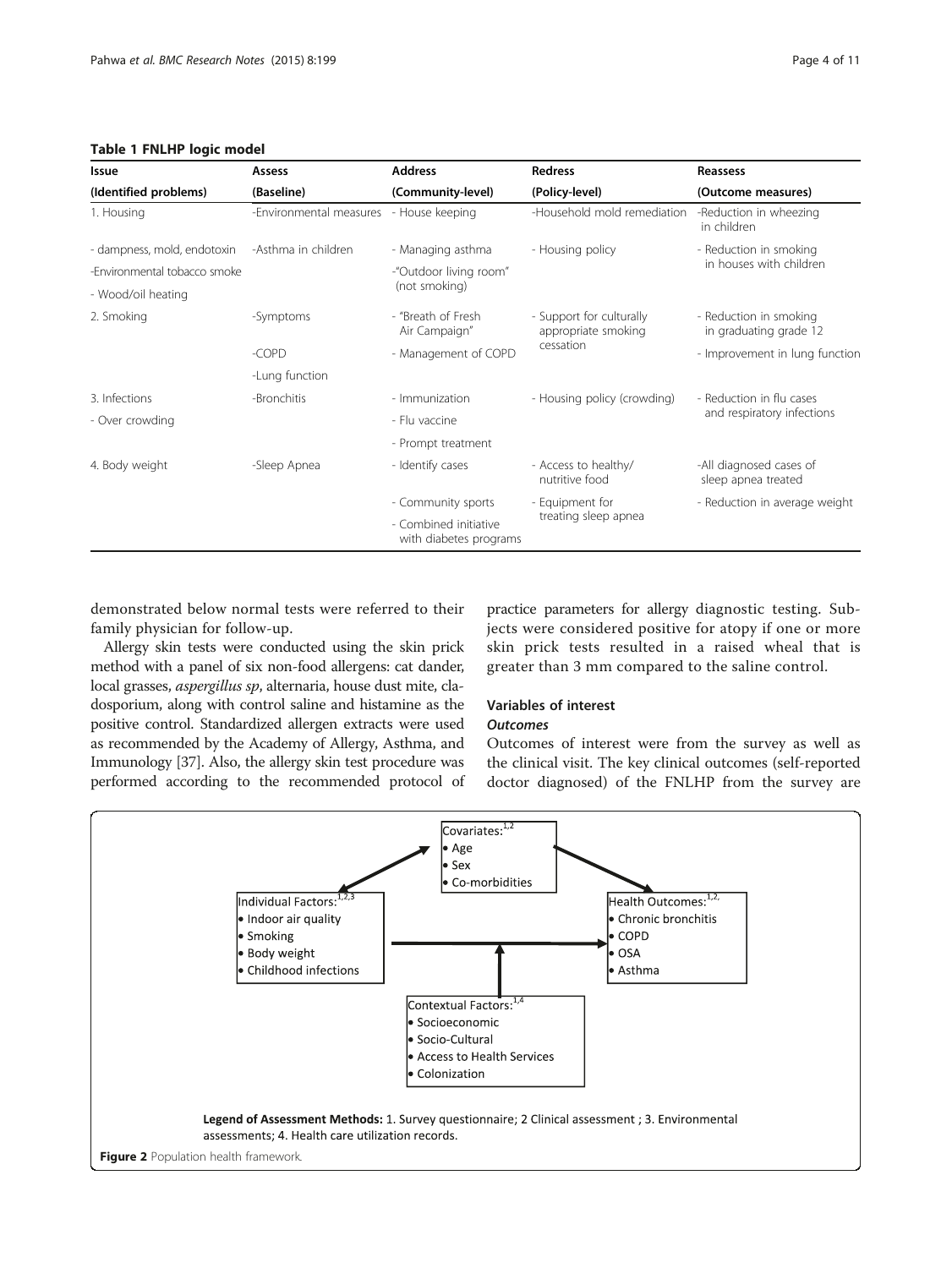asthma, COPD, chronic bronchitis and OSA. The key outcomes from the clinical testing were the lung function measurements (FVC,  $FEV_1/FEV1/FVC$ , and  $FEF_{25-75}$ ) obtained via spirometry to ascertain respiratory health.

## Contextual factors

The primary contextual factors associated with respiratory health outcomes are crowding (based on number of people who usually live in the household and number of bedrooms); socioeconomic status (assessed using total household income, household income adequacy, and perceived financial strain); socio-cultural factors (family social support, community social support, colonization [see Additional file [1\]](#page-9-0)); access to health care services; and indoor air quality (assessed by response to questions about the quality of house – in need of major/minor repairs, water damage and dampness, mildew, and presence of proper ventilation, and indoor smoking). More importantly, in collaboration with the communities, we have included specific questions that delineate participants' experiences and perception regarding colonization, residential school enrollment, racism and discrimination. These historical injustices will contextualize the associations between all other predictors and the outcomes of interest.

## Individual factors

The primary individual factors being considered are the highest level of educational attainment, and lifestyle and behavioural factors, including smoking, physical activity, and alcohol consumption.

# Covariates

Information was obtained on covariates such as age, sex, body mass index (BMI), waist circumference, and an extensive list of co-morbidities [see Additional file [1](#page-9-0)].

# Phase 3: Action – address (community-level) and redress (policy-level)

The address-redress phase forms the crux of the FNLHP, where critical community and policy-level interventions informed by baseline assessment results will be implemented to address and redress the issues (exposure-outcome dyads) identified in the logic model (Table [1](#page-3-0)). With this phase currently being rolled out, a broad implementation structure to address and redress the exposure-outcome dyads has been identified:

1. Housing-asthma: To improve housing conditions by providing tools to reduce dampness and mold, the main focus of the interventions are to provide sustainable tools to improve housekeeping, to devise ways to reduce dampness and mold, and facilitate the adoption of the "Outdoor living room"─ to

encourage the elimination of indoor smoking in households with children. Although the ultimate aim of these interventions is to prevent asthma, based on the data obtained by the baseline survey, identification and treatment of asthma, especially in children, is a priority.

- 2. Smoking-COPD: Interventions to reduce smoking in the community with a specific emphasis on schools.
- 3. Infections-bronchitis: Interventions to improve hygiene, and increase immunization and flu vaccination rates to ultimately reduce the risk of respiratory illnesses such as bronchitis.
- 4. Body weight-OSA: To develop upstream interventions which address the obesity pandemic and redress access to health care services specific to the diagnosis and management of OSA.

These interventions are in the preliminary stage of development and will evolve and mature as the FNLHP progresses.

# Interventions in action

# Environmental study

Housing conditions are known to be associated with respiratory outcomes such as respiratory infections, bronchitis and asthma in First Nations populations. Little is known about the housing conditions responsible for respiratory conditions in Saskatchewan First Nations reserves. Adult participants were asked if they would like to have environmental assessments of their homes. Of the positive responses, 144 homes underwent environmental assessments. Environmental assessments included an interviewer administered housing survey, floor dust collection, and temperature and relative humidity measures. Homes were visited between January and April 2014. Household survey and floor dust data are electronically entered and in the process of being analyzed. Floor and air samples will be assessed gravimetrically and for endotoxin and beta 1–3 glucans.

# Green light program

The Green Light Program is an evidence-informed and community driven community-level intervention which identifies and celebrates homes that are smoke-free [\[38](#page-10-0)]. The objectives of this program are: (i) To celebrate the number of smoke-free homes and increase the number of smoke-free homes by 10% per year; (ii) To engage Elders/mentors/role models/community members in supporting policy related to the misuse of tobacco and community change; (iii) To decrease the rate of tobacco mis-use by 10% per year among all age groups and particularly in youth, pregnant women and seniors; and (iv) To increase cessation strategies by 10% a year among individuals mis- using tobacco. Within the context of this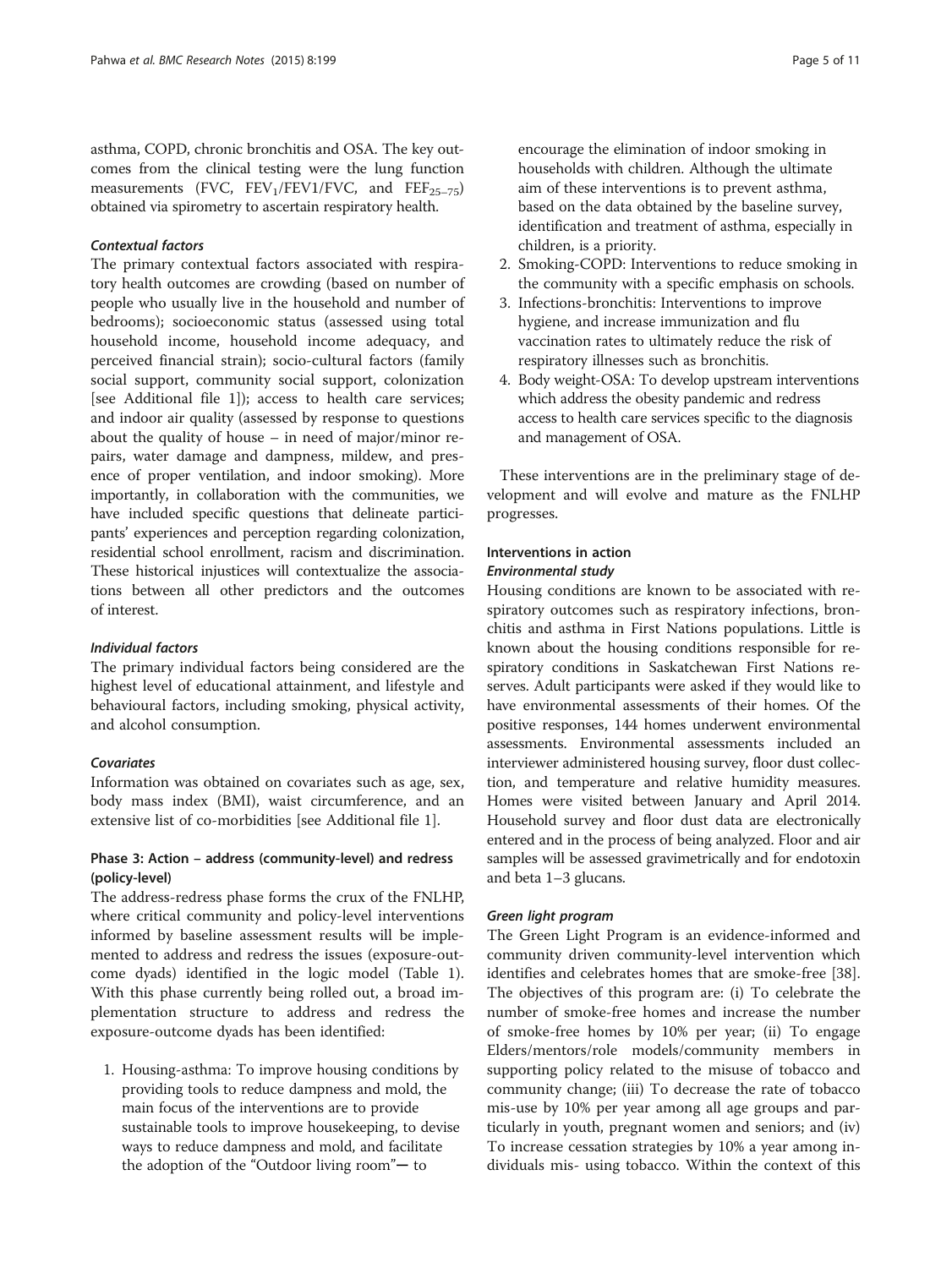work, tobacco mis-use is defined as non-traditional use of tobacco by First Nations and Métis peoples. Traditional use of tobacco in First Nations and Métis communities is "sacred" and has cultural, medicinal, and spiritual implications which are to be respected, whereas casual or recreational use is mis-use.

#### Addressing and Redressing Obesity-OSA

To address obesity, a two-tiered intervention is being adopted to increase long term physical activity and promote consumption of nutritious food. Toward achieving and sustaining this goal, partnerships with the participating First Nations communities will be used to incorporate not only specific Indigenous knowledge, but also culturally safe and meaningful practices that focus on building community capacity. Similarly, to address OSA, the emphasis will be on utilizing community partnerships to again implement a two-tiered intervention  $-$  an educational program that not only raises awareness about the long term impact of OSA, but also provides skills in selfadministration of a validated questionnaire that highlights the symptoms indicative of OSA risk. This ability to recognize the symptoms of OSA is a critical step in its diagnosis because evidence strongly suggests that an overwhelming majority of the population suffering from OSA do not utilize diagnostic services due to lack of awareness.

To redress obesity, the focus is again on combining Indigenous Knowledge with evidence of food insecurity and the lack of access to places for physical activity in First Nations communities to improve sustainable access. Finally, to redress OSA, it is imperative to appreciate the historical and jurisdictional complexity of healthcare provision to First Nations. Under the Canadian Constitution, healthcare is a provincial responsibility; however, "Registered Indians" are considered under the federal system [[39](#page-10-0)]. As a result, healthcare for First Nations is a complex and complicated endeavour, with services being delivered by the First Nations and the provinces but funded by the federal government, with differing policies and practices, particularly for OSA [\[40](#page-10-0)]. Thus, in redressing OSA, a review of healthcare coverage, clinical practices and healthcare utilization is being conducted by interviewing key stakeholders. This multi-dimensional evidence will be combined to identify key gaps in policies and practices that effect First Nations peoples' ability to utilize medical services for OSA.

# Sampling frame

Based on 2011 Canada Census we used a sampling frame of 321 households and 810 adult residents in Community A, and 259 households and 760 adult residents in Community B. We obtained baseline data from 432 adults (living in 173 households) in Community A and 442 adults (living in 233 households) in Community B (see Table [2\)](#page-6-0).

#### Statistical analysis

Response rates were determined for each of the participating communities. Descriptive results based on pooled data from the participating communities are presented in this manuscript. Statistical analysis was conducted using IBM SPSS Statistics version 21 (IBM Corporation, Armonk, New York). For baseline survey data, descriptive statistics (in terms of frequencies and mean ± standard error) were computed.

#### Results

Interviewer-administered surveys were conducted in 2012–2013. Participants included 874 individuals living in 406 households from two reserve communities located in Saskatchewan, Canada. Data were entered and cleaned on an ongoing basis. Final response rates are presented in Table [2.](#page-6-0) The response rate for household participation was higher in Community B (89.9%) compared to Community A (53.9%). Compared to Community B, Community A is spread over a much wider area resulting in lower response rate due to difficulties in access to the health clinic. Overall, 402 and 398 individuals in Community A and 379 and 374 individuals in Community B consented for lung function and allergy testing respectively. Of these individuals, 326/402 (81.1%) and 325/398 (81.6%) from Community A and 346/379 (91.3%) and 345/374 (92.2%) from Community B completed the lung function and allergy testing respectively.

# Descriptive results based of individual factors, contextual factors and covariates

Four hundred and forty six (51%) females and 428 (49%) males participated in the FNLHP. The mean age of study participants was 35 years (range 17 – 85 years). Approximately 68% of participants were either overweight or obese, 90% were ever smoker (12.1% ex-smoker and 78.0% current smoker) (see Table [3\)](#page-7-0). Frequencies for a number of respiratory health co-morbidities including sleep apnea and Epworth Sleepiness Scale score (a measure of daytime sleepiness) are given in Table [3](#page-7-0). Descriptive results for baseline contextual factors are given in Table [4](#page-8-0). At the time of the data collection, approximately 70% of the study participants reported their house was either in need of major or minor repairs, 54.7% houses had damage due to dampness, 52.4% houses had mildew/moldy odor, 51% houses had sign of mold or mildew, and 54.2% houses had presence of in-door smoking. The most common source of heating was natural gas.

#### Discussion

Aboriginal Peoples' respiratory health inequalities pose challenges that are both complex and unique. Such challenges may be attributed to inequities such as Aboriginal Peoples' socioeconomic disadvantages [[18](#page-9-0)], which are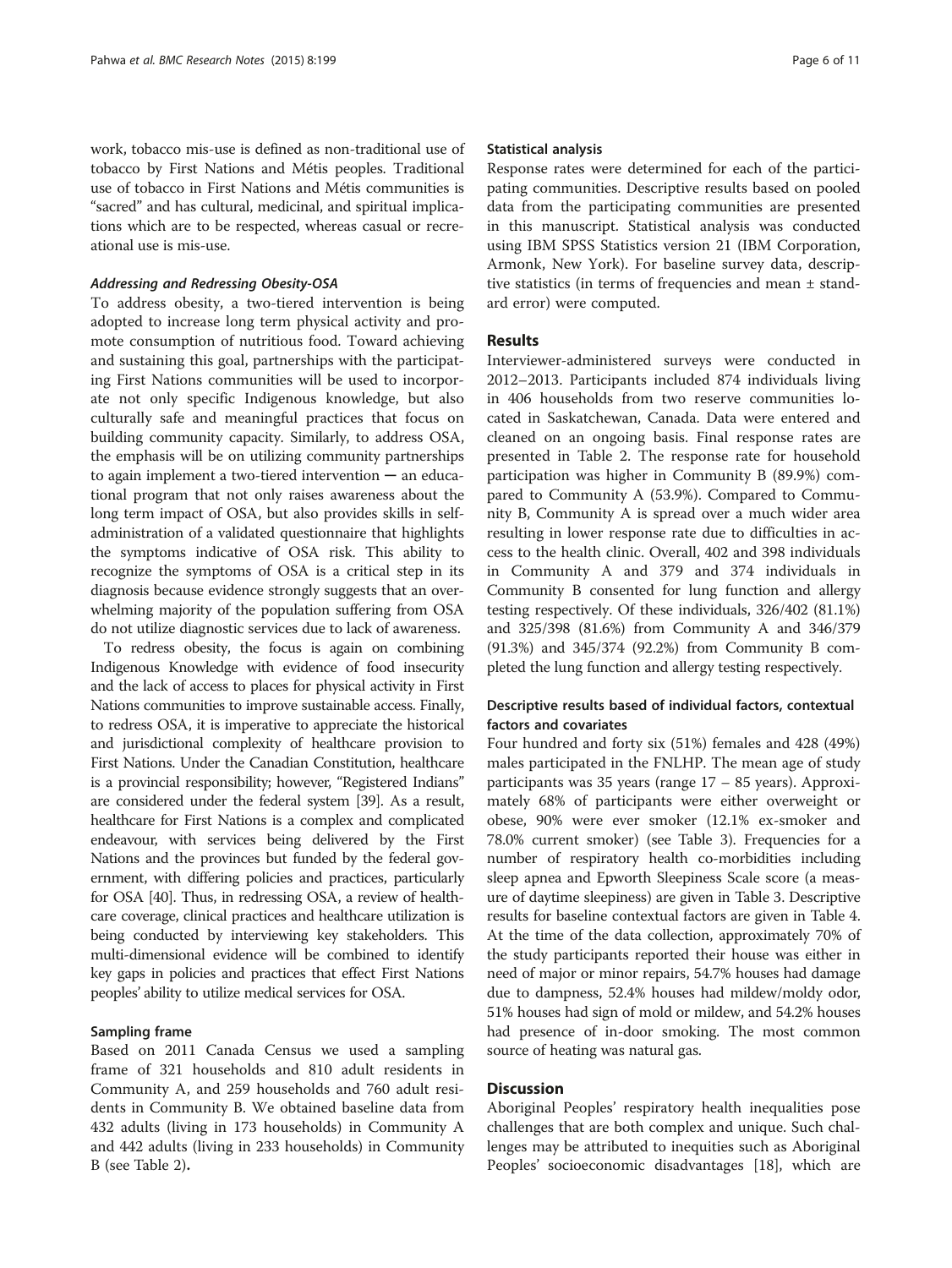|                                         | <b>Community A</b> |                     |                 | <b>Community B</b>  |  |
|-----------------------------------------|--------------------|---------------------|-----------------|---------------------|--|
|                                         | Proposed sample    | Observed sample (%) | Proposed sample | Observed sample (%) |  |
| Interviewer-administered questionnaire: |                    |                     |                 |                     |  |
| Households                              | $321$ <sup>*</sup> | 173 (53.9%)         | 259             | 233 (89.9%)         |  |
| Adults                                  | $810^{**}$         | 432 (53.3%)         | $760^{**}$      | 442 (58.1%)         |  |
| Clinical measurements:                  | Consented          | Obtained (%)        | Consented       | Obtained (%)        |  |
| Lung function                           | 402                | 326 (81.1%)         | 379             | 346 (91.3%)         |  |
| Allergy test                            | 398                | 325 (81.6%)         | 374             | 345 (92.2%)         |  |

<span id="page-6-0"></span>Table 2 Proposed and observed number of participants in two communities for baseline survey

\* Proposed sample of household is based on Band list.

\*\*Proposed sample of adults is based on 2011 Canada Census.

driven by historical trauma related to colonization [[15](#page-9-0)] and residential school enrollment [[16](#page-9-0),[17](#page-9-0)]. More importantly, the intergenerational link between inequities, inequalities and health outcomes magnifies the challenges faced by Aboriginal communities.

Moreover, the faster growth of the Aboriginal population highlights the widening health inequalities which will be economically unsustainable with current trends in Canadian population growth. Furthermore, with poor household conditions increasing the risk of chronic respiratory illnesses in children as well [[11](#page-9-0)], the disproportionately larger younger Aboriginal population increases the risk of continued intergenerational transmission of health inequalities [[17](#page-9-0),[19](#page-9-0)]. The respiratory health risks faced by Aboriginal peoples are likely further accentuated in rural Aboriginal populations due to their geographic and economic isolation.

Thus, in taking a step towards addressing and redressing respiratory health inequalities in rural Aboriginal populations, the FNLHP has been conceived as a community-based participatory research initiative in two on-reserve First Nations communities in Saskatchewan. As FNLHP involves the participating communities at each phase of its implementation, the objective of this manuscript was to describe the rationale and development of the community-based participatory research methodology. This methodology lays the foundation for the intervention phases of  $FNLHP - address$  (community-level) and redress (policy-level).

Acknowledging the complexity of targeting inequalities in these vulnerable populations, the methodology of this project is informed by the logic model (Table [1\)](#page-3-0) which not only determines the phases of the project, but also enumerates how the selected exposure-outcome dyads will be addressed, redressed and reassessed. Selection of these dyads in consultation with the communities was a critical first step of the project. First, it provided direction to the entire project in terms of targeting the issues that were important to the community. More importantly, however, through the "vision and relationships" process, the selection of respiratory issues enabled vital trust building between the researchers and the communities. This trust will be invaluable for the successful completion of the later stages of the project.

Baseline assessment which followed problem identification was again enabled by community participation. The questionnaire was developed and field tested with direction from community leaders, which ensured its smooth deployment during the final data collection. The trust gained through these processes encouraged community members to participate in clinical testing. The survey questionnaires were developed taking into account PHF's framework and thus captured a wide range of contextual and individual determinants that could influence respiratory health. These determinants also included the impact of colonization and racism that ultimately drive the socio-economic challenges of First Nations peoples. Both the questionnaires and the clinical tests will generate evidence that will drive the address and redress phases of the project.

One of the limitations of our study is the low response rate in Community A compared to Community B. The explanation for this low response rate could be due to transportation problem (because Community A is quite spread out) to the health clinic where baseline survey was conducted, lung function measures were obtained, and allergy test were done. Another limitation is that we hired local people to conduct interviews and due to closeness among community members could lead to information bias.

The interventions in action highlight the multidimensional nature of this project. The concurrent implementation of community and policy-level interventions targeting each identified exposure-outcome dyad is a complex process. The need for individualized research expertise is obvious to successfully carry out these interventions, however, without the participation and uptake of the interventions by the community, it would be unrealistic to achieve the goals of this project.

# **Conclusions**

The information from this project will assist in addressing and redressing many of the issues involved including the provision of adequate housing, health lifestyle practices,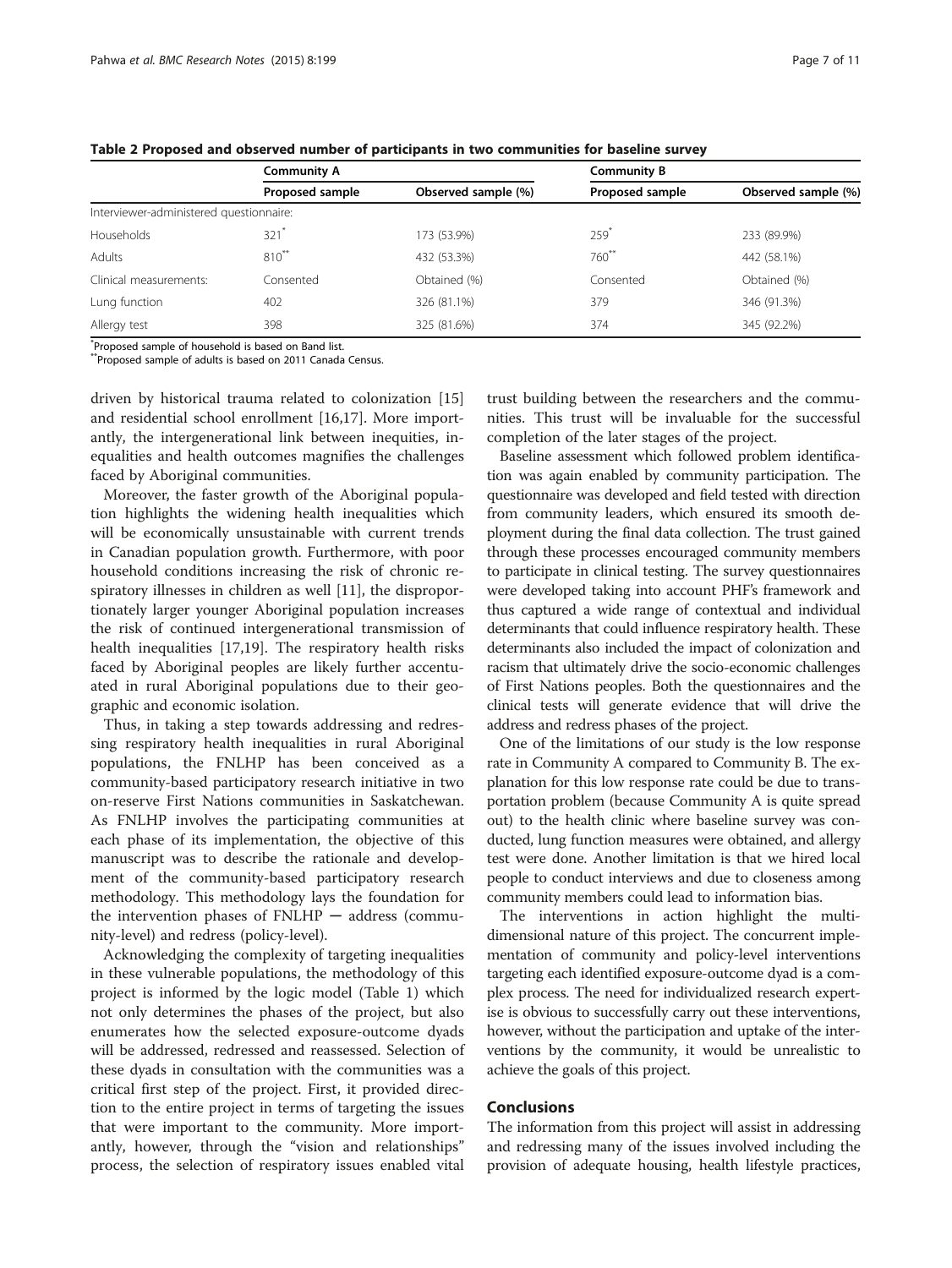<span id="page-7-0"></span>

| Table 3 Descriptive results for baseline individual factors<br>and important covariates ( $N = 874$ individuals) |                   |  |
|------------------------------------------------------------------------------------------------------------------|-------------------|--|
| (a) COVARIATES                                                                                                   | N (%)             |  |
| Sex                                                                                                              |                   |  |
| Male                                                                                                             | 428 (49.0)        |  |
| Female                                                                                                           | 446 (51.0)        |  |
| Age, in years                                                                                                    |                   |  |
| Mean (SD); range                                                                                                 | 35.1(14.3); 17-85 |  |
| $\leq$ 19                                                                                                        | 110 (12.6)        |  |
| $20 - 29$                                                                                                        | 285 (32.6)        |  |
| 30-39                                                                                                            | 174 (19.9)        |  |
| 40-49                                                                                                            | 135 (15.4)        |  |
| 50-59                                                                                                            | 116 (13.3)        |  |
| $>= 60$                                                                                                          | 54 (6.2)          |  |
| Body mass index                                                                                                  |                   |  |
| Mean (SD)                                                                                                        | 29.1(9.9)         |  |
| Normal $(<25)$                                                                                                   | 252 (32.0)        |  |
| Overweight (25-30)                                                                                               | 238 (30.2)        |  |
| Obese $(>30)$                                                                                                    | 297 (37.7)        |  |
| <b>Marital status</b>                                                                                            |                   |  |
| Married/common law/living together                                                                               | 344 (40.4)        |  |
| Widowed/divorced/separated single, never married                                                                 | 507 (59.6)        |  |
| Missing                                                                                                          | 23 (2.6)          |  |
| (b) INDIVIDUAL FACTORS                                                                                           | N (%)             |  |
| Socioeconomic                                                                                                    |                   |  |
| Education                                                                                                        |                   |  |
| < Grade 12                                                                                                       | 430 (49.2)        |  |
| $\geq$ Grade 12                                                                                                  | 441 (50.5)        |  |
| Missing                                                                                                          | 3(0.3)            |  |
| Lifestyle factors                                                                                                |                   |  |
| Smoking status                                                                                                   |                   |  |
| Current smoker                                                                                                   | 678 (77.6)        |  |
| Ex-smoker                                                                                                        | 109 (12.5)        |  |
| Never smoker                                                                                                     | 86 (9.8)          |  |
| Missing                                                                                                          | 1(0.1)            |  |
| Health status and co-morbid conditions                                                                           |                   |  |
| Perception of health                                                                                             |                   |  |
| Excellent                                                                                                        | 60 (6.9)          |  |
| Very good                                                                                                        | 179 (20.5)        |  |
| Good                                                                                                             | 390 (44.6)        |  |
| Fair                                                                                                             | 200 (22.9)        |  |
| Poor                                                                                                             | 44 (5.0)          |  |
| Missing                                                                                                          | 1(0.1)            |  |
| Usually cough on most days for 3 months in a row or more during<br>the year                                      |                   |  |
| Yes                                                                                                              | 224 (25.6))       |  |
| Νo                                                                                                               | 646 (74.0)        |  |

# Table 3 Descriptive results for baseline individual factors and important covariates ( $N = 874$  individuals)

| (Continued)                                                                           |                 |
|---------------------------------------------------------------------------------------|-----------------|
| Missing                                                                               | 4(0.4)          |
| Usually bring up phlegm on most days for 3 months in a row or<br>more during the year |                 |
| Yes                                                                                   | 264 (30.2)      |
| No                                                                                    | 602 (68.9)      |
| Missing                                                                               | 8(0.9)          |
| Does your chest ever sound wheezy or whistling, when you have cold                    |                 |
| Yes                                                                                   | 586 (67.1)      |
| No                                                                                    | 278 (31.8)      |
| Missing                                                                               | 10(1.1)         |
| Does your chest ever sound wheezy or whistling, occasionally<br>apart from colds      |                 |
| Yes                                                                                   | 317 (36.3)      |
| Nο                                                                                    | 538 (61.5)      |
| Missing                                                                               | 19(2.2)         |
| Does your chest ever sound wheezy or whistling, most days or nights                   |                 |
| Yes                                                                                   | 256 (29.3)      |
| <b>No</b>                                                                             | 618 (70.7)      |
| <b>Shortness of breath</b>                                                            |                 |
| Yes                                                                                   | 462 (52.9)      |
| No                                                                                    | 412 (47.1)      |
| <b>Respiratory conditions</b>                                                         |                 |
| Doctor diagnosed asthma                                                               |                 |
| Yes                                                                                   | 150 (17.2)      |
| No                                                                                    | 720 (82.4)      |
| Missing                                                                               | 4(0.4)          |
| Doctor diagnosed COPD                                                                 |                 |
| Yes                                                                                   | 11(1.3)         |
| Νo                                                                                    | 826 (94.5)      |
| Missing                                                                               | 37 (4.2)        |
| Ever had chronic bronchitis                                                           |                 |
| Yes                                                                                   | 57 (6.5)        |
| Νo                                                                                    | 689 (78.8)      |
| Missing                                                                               | 128 (14.6)      |
| Ever had emphysema                                                                    |                 |
| Yes                                                                                   | 7(0.8)          |
| No                                                                                    | 734 (84.0)      |
| Missing                                                                               | 133 (15.2)      |
| Sleep apnea                                                                           |                 |
| Yes                                                                                   | 62(7.1)         |
| No                                                                                    | 683 (78.1)      |
| Missing                                                                               | 129 (14.8)      |
| Epworth sleepiness scale score                                                        |                 |
| Mean (SD); Range                                                                      | 5.4 (4.1); 0-24 |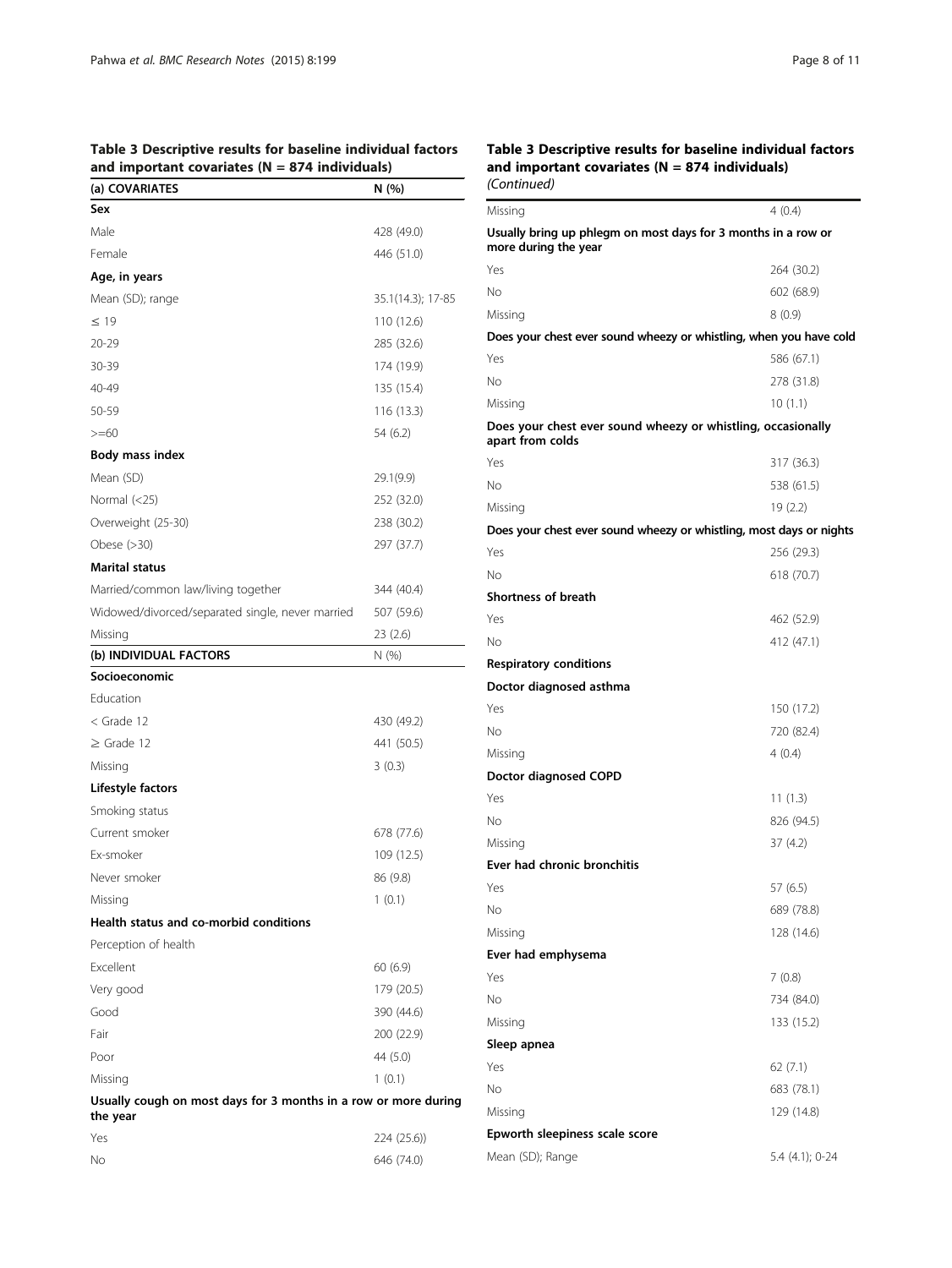#### <span id="page-8-0"></span>Table 3 Descriptive results for baseline individual factors and important covariates ( $N = 874$  individuals) (Continued)

| Abnormal $(>10)$                           | 90 (10.3)  |
|--------------------------------------------|------------|
| Normal $(<=10)$                            | 738 (84.4) |
| Missing                                    | 46 (5.3)   |
| <b>Tuberculosis</b>                        |            |
| Yes                                        | 59 (6.8)   |
| No                                         | 685 (78.4) |
| Missing                                    | 130 (14.9) |
| Doctor diagnosed diabetes                  |            |
| Yes                                        | 112 (12.8) |
| No                                         | 728 (83.3) |
| Missing                                    | 34 (3.9)   |
| Doctor diagnosed heart problems            |            |
| Yes                                        | 86 (9.8)   |
| No                                         | 746 (85.4) |
| Missing                                    | 42 (4.8)   |
| Doctor diagnosed stroke                    |            |
| Yes                                        | 12(1.4)    |
| No                                         | 836 (95.7) |
| Missing                                    | 26(3.0)    |
| Doctor diagnosed depression                |            |
| Yes                                        | 161 (18.4) |
| No                                         | 668 (76.4) |
| Missing                                    | 45 (5.1)   |
| Doctor diagnosed kidney problem            |            |
| Yes                                        | 65 (7.4)   |
| No                                         | 773 (88.4) |
| Missing                                    | 36(4.1)    |
| Doctor diagnosed leg ulcers or amputations |            |
| Yes                                        | 18(2.1)    |
| No                                         | 831 (95.1) |
| Missing                                    | 25(2.9)    |
| Doctor diagnosed eyesight problems         |            |
| Yes                                        | 77 (8.8)   |
| Νo                                         | 771 (88.2) |
| Missing                                    | 26(3.0)    |
| Doctor diagnosed cancer                    |            |
| Yes                                        | 29(3.3)    |
| No                                         | 822 (94.1) |
| Missing                                    | 23 (2.6)   |

and in planning for health service delivery. Even though the immediate goals are to address and redress respiratory health inequalities, the ultimate aim of this project is to build sustainable community capacity by deriving and

# Table 4 Descriptive results for baseline contextual factors  $(N = 406$  households)

| <b>CONTEXTUAL FACTORS</b>                                                                       | N (%)           |
|-------------------------------------------------------------------------------------------------|-----------------|
| Family/household structure                                                                      |                 |
| Number of people                                                                                |                 |
| Mean $\pm$ SF                                                                                   | $5.02 + 0.081$  |
| Range                                                                                           | $1 - 14$        |
| <b>Number of bedrooms</b>                                                                       |                 |
| Mean $\pm$ SE                                                                                   | $5.37 \pm 0.05$ |
| Range                                                                                           | $1 - 10$        |
| <b>Band-owned home</b>                                                                          |                 |
| Yes                                                                                             | 359 (88.4)      |
| Nο                                                                                              | 36(8.9)         |
| Do not know                                                                                     | 11(2.7)         |
| <b>Housing conditions</b>                                                                       |                 |
| House in need of repairs                                                                        |                 |
| Yes, major repairs                                                                              | 155 (38.2)      |
| Yes, minor repairs                                                                              | 119 (29.3)      |
| No, only regular maintenance is required                                                        | 119 (29.3)      |
| Missing                                                                                         | 13 (3.2)        |
| Water or dampness in your house from broken pipes, leaks, septic<br>tank, heavy rain, or floods |                 |
| Yes                                                                                             | 229 (56.4)      |
| No                                                                                              | 151 (37.2)      |
| Do not know                                                                                     | 23 (5.7)        |
| Missing                                                                                         | 3(0.7)          |
| House have any damage caused by dampness                                                        |                 |
| Yes                                                                                             | 207 (51.0)      |
| Νo                                                                                              | 174 (42.9)      |
| Do not know                                                                                     | 22 (5.4)        |
| Missing                                                                                         | 3(0.7)          |
| House have a mildew/moldy odor or musty smell                                                   |                 |
| Yes                                                                                             | 199 (49.0)      |
| Νo                                                                                              | 178 (43.8)      |
| Do not know                                                                                     | 25(6.2)         |
| Missing                                                                                         | 4(1.0)          |
| Signs of mold or mildew in any living areas of house                                            |                 |
| Yes                                                                                             | 190 (46.8)      |
| Νo                                                                                              | 178 (43.8)      |
| Do not know                                                                                     | 34 (8.4)        |
| Missing                                                                                         | 4(1.0)          |
| Any people who live in your house smoke in the house                                            |                 |
| Yes                                                                                             | 216 (53.2)      |
| Νo                                                                                              | 189 (46.5)      |
| Missing                                                                                         | 1(0.3)          |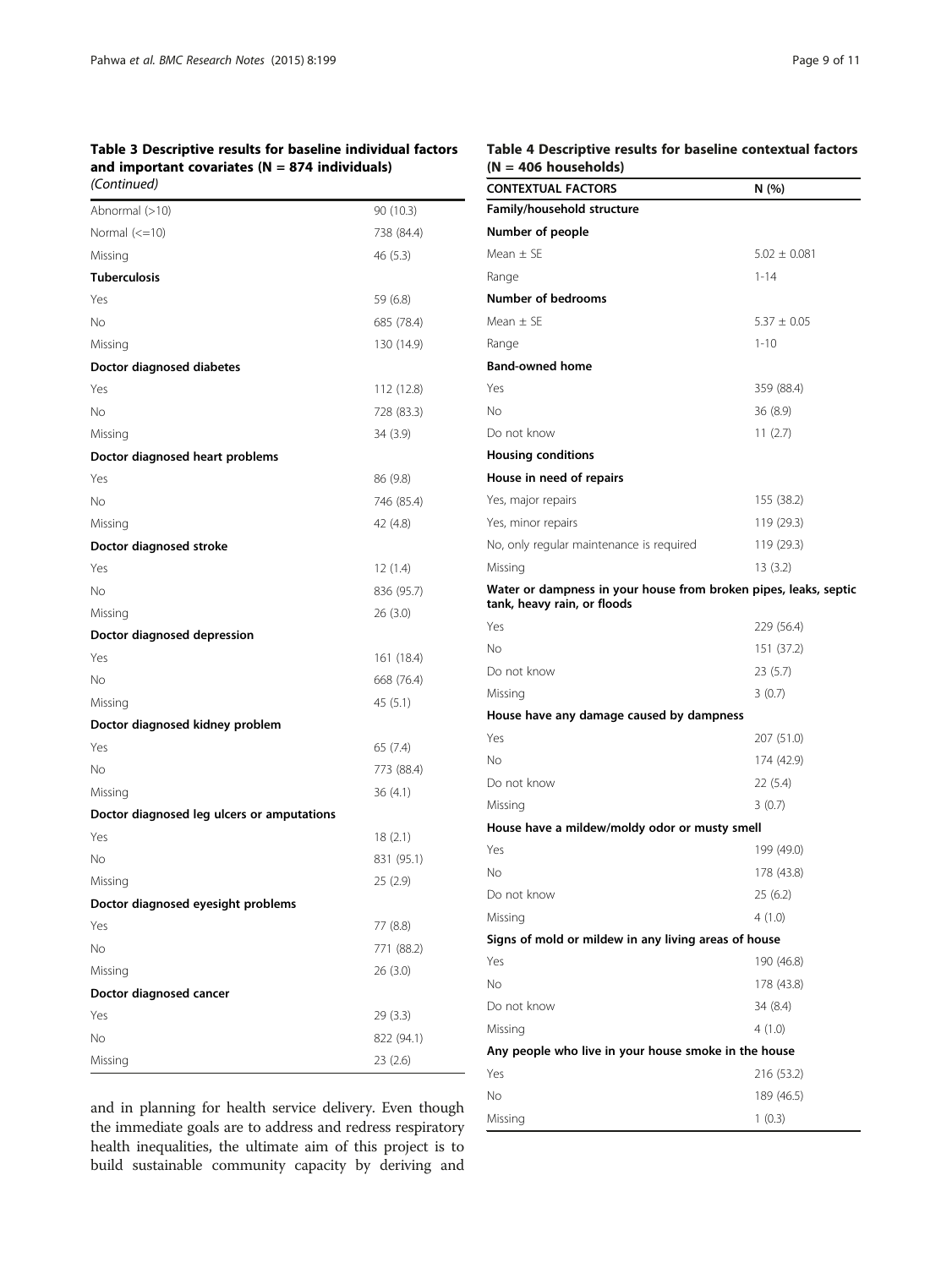<span id="page-9-0"></span>integrating Indigenous Knowledge with western research methodologies. Thus, this community-based participatory methodology will not only increase the chances of improved long term respiratory health outcomes, but it will also facilitate future interventions targeting other health issues of importance to First Nations communities.

# Additional file

# [Additional file 1:](http://www.biomedcentral.com/content/supplementary/s13104-015-1137-5-s1.doc) Appendix A.

#### Competing interests

Authors declare that they have no competing interests.

#### Authors' contributions

All authors contributed to grant writing, development of study design, questionnaire development, and study coordination. JAD, PP, SA, and JE are the co-principal investigators of the FNLHP. CPK is the biostatistician and she supervised every stage of data entry and data cleaning and conducted the statistical analyses. KM is the project manager. PP prepared the manuscript and all other co-authors significantly contributed to manuscript preparation. All authors read and approved the final manuscript.

#### Authors' information

Punam Pahwa, Sylvia Abonyi, Jo-Ann Episkenew and James A Dosman: Co-Principal Investigators of the project 'Assess, Redress, Re-assess: Addressing Disparities in Respiratory Health Among First Nations People'.

#### Acknowledgements

This study was funded by a grant from the Canadian Institutes of Health Research "Assess, Redress, Re-assess: Addressing Disparities in Respiratory Health among First Nations People", Canadian Institutes of Health Research MOP-246983-ABH-CCAA-11829. We are grateful for the contributions of all those who participated in the baseline survey.

#### Author details

<sup>1</sup>Canadian Centre for Health and Safety in Agriculture, University of Saskatchewan, 104, Clinic Place, Saskatoon, SK S7N 2Z4, Canada. 2 Department of Community Health and Epidemiology, University of Saskatchewan, Health Science Building, 104, Clinic Place, Saskatoon, SK S7N 5E5, Canada. <sup>3</sup>Community A, Saskatchewan, Canada. <sup>4</sup>Community B, Saskatchewan, Canada. <sup>5</sup>Department of Medicine, University of Saskatchewan, Saskatchewan, Saskatoon, Canada. <sup>6</sup>Simon Fraser University, Burnaby, British Colombia, Canada. <sup>7</sup>Department of Academic Family Medicine, University of Saskatchewan, Saskatchewan, Saskatoon, Canada. <sup>8</sup>Johnson-Shoyama School of Public Policy, University of Regina, Saskatchewan, Regina, Canada. <sup>9</sup>First Nations University of Canada, Saskatchewan, Regina, Canada. <sup>10</sup>University of Toronto, Toronto, ON, Canada.<br><sup>11</sup>Indigenous Peoples' Health Research Centre, University of Regina, Saskatchewan, Regina, Canada.

#### Received: 26 September 2014 Accepted: 22 April 2015 Published online: 16 May 2015

#### References

- 1. University of British Columbia. First Nations Studies Program. 2009. Terminology – Available from [http://indigenousfoundations.arts.ubc.ca/](http://indigenousfoundations.arts.ubc.ca/home/identity/terminology.html?type=123&filename=Terminology.pdf) [home/identity/terminology.html?type=123&filename=Terminology.pdf\]](http://indigenousfoundations.arts.ubc.ca/home/identity/terminology.html?type=123&filename=Terminology.pdf) Accessed on February 13, 2015 - accessed on February 13, 2015.
- 2. Health Canada. 2009. A statistical profile on health of First Nations in Canada: Determinants of Health 1999–2003. Health Canada: Ottawa, ON, Canada. [http://www.hc-sc.gc.ca/fniah-spnia/alt\\_formats/fnihb-dgspni/pdf/](http://www.hc-sc.gc.ca/fniah-spnia/alt_formats/fnihb-dgspni/pdf/pubs/aborig-autoch/2009-stats-profil-eng.pdf) [pubs/aborig-autoch/2009-stats-profil-eng.pdf.](http://www.hc-sc.gc.ca/fniah-spnia/alt_formats/fnihb-dgspni/pdf/pubs/aborig-autoch/2009-stats-profil-eng.pdf) Accessed on Feb 5, 2015.
- Statistics Canada. 2008. Aboriginal People in Canada in 2006: Inuit, Metis and First Nations, 2006 Census. Statistics Canada: Ottawa, ON, Canada. [http://www12.statcan.ca/census-recensement/2006/as-sa/97-558/pdf/97-](http://www12.statcan.ca/census-recensement/2006/as-sa/97-558/pdf/97-558-XIE2006001.pdf) [558-XIE2006001.pdf](http://www12.statcan.ca/census-recensement/2006/as-sa/97-558/pdf/97-558-XIE2006001.pdf). Accessed on September 20, 2014.
- 4. Barsh R. Canada's Aboriginal people: social integration or disintegration? Can J Nativ Stud. 1994;14(1):1–46.
- 5. MacMillan HL, MacMillan AB, Offord DR, Dingle JL. Aboriginal health. CMAJ. 1996;151:1569–78.
- 6. Janz T, Seto J, Turner A. Aboriginal Peoples Survey, 2006: An overview of the Health of the Metis Population, Statistics Canada: Ottawa, ON, Canada; 2009.<http://www.statcan.gc.ca/pub/89-637-x/89-637-x2009004-eng.pdf>. Accessed on Sep 10, 2014.
- 7. Melia RJW, Chinn S, Rona R. Respiratory illness and home environment of ethnic groups. BMJ. 1988;296:1438–41.
- 8. Crighton E, Wilson K, Senecal S. The relationship between socio-economic and geographical factors and asthma among Canada's Aboriginal populations. Int J Circumpolar Health. 2010;69(2):138–50.
- 9. Reading CL, Wien E. Health Inequalities and Social Determinants of Aboriginal Peoples' Health. National Collaborating Centre for Aboriginal Health: Prince George, BC, Canada, 2009. [http://www.nccah-ccnsa.ca/docs/](http://www.nccah-ccnsa.ca/docs/social%20determinates/nccah-loppie-wien_report.pdf) [social%20determinates/nccah-loppie-wien\\_report.pdf.](http://www.nccah-ccnsa.ca/docs/social%20determinates/nccah-loppie-wien_report.pdf) Accessed on August 10, 2014.
- 10. King M, Smith A, Gracey M. Indigenous health part 2: the underlying causes of the health gap. Lancet. 2009;374:76–85.
- 11. Reading J. An examination of residential schools and elder health. In: Chapter 2. First Nations and Inuit regional health survey. National Report. Ottawa, ON, Canada: First Nations and Inuit Regional Health Survey National Steering Committee; 1999. p. 27–54.
- 12. Smith D, Varcoe C, Edwards N. Turning around the intergenerational impact of residential schools on Aboriginal people: implications for health policy and practices. CJNR. 2005;7(4):38–60.
- 13. First Nations Centre. 2005. First Nations Information Governance Committee. First Nations Regional Longitudinal Health Survey (RHS) 2002/03. Results for adult, youth and children living in First Nations Communities. First Nations Centre: Ottawa, ON, Canada. [http://fnigc.ca/sites/default/files/ENpdf/](http://fnigc.ca/sites/default/files/ENpdf/RHS_2002/rhs2002-03-technical_report.pdf) [RHS\\_2002/rhs2002-03-technical\\_report.pdf.](http://fnigc.ca/sites/default/files/ENpdf/RHS_2002/rhs2002-03-technical_report.pdf) Accessed on July 23, 2014.
- 14. Statistics Canada. 2007. Saskatchewan (Code47) (table). Aboriginal Population Profile. 2006 Census. Catalogue no. 92-594-XWE. Statistics Canada: Ottawa, ON, Canada. Released January 15, 2008. [http://www12.stat](http://www12.statcan.ca/census-recensement/2006/dp-pd/prof/92-594/index.cfm?Lang=E)[can.ca/census-recensement/2006/dp-pd/prof/92-594/index.cfm?Lang=E](http://www12.statcan.ca/census-recensement/2006/dp-pd/prof/92-594/index.cfm?Lang=E) Accessed on May 4, 2014.
- 15. Lawrence R, Martin D. Moulds, moisture and microbial contamination of First Nations housing in British Columbia, Canada. Int J Circumpolar Health. 2001;60((2):150–6.
- 16. Rizzo MC, Naspitz CK, Fernandez-Calda E, LeeKey RF, Mimica I, Sole D. Endotoxin exposure and symptoms in asthmatic children. Pediatr Allergy Immunol. 1997;8:121–6.
- 17. Park JH, Gold R, Spiegelman DL, Burge HA, Milton D. House dust endotoxin and wheeze in the first year of life. Am J Respir Crit Care Med. 2001;163(6):322–8.
- 18. Michel O, Kips J, Dutchateau J, Vertongen F, Robert L, Collet H, et al. Severity of asthma is related to endotoxin in house dust. Am J Respir Crit Care Med. 1996;154(6):1641–6.
- 19. Brunekreef B, Dockery DW, Speizer FE, Ware JH, Spengler JD, Ferris BG. Home dampness and respiratory morbidity in children. An Rev Respir Dis. 1989;140:1363–7.
- 20. Sin DD, Wells H, Svenson LW, Man SFP. Asthma and COPD among Aboriginals in Alberta, Canada. Chest. 2002;121:1841–6. Saskatchewan Aboriginal Peoples 2006 Census of Canada 2008.
- 21. Dales RE, Burnett R, Zwanenburg H. Adverse health effects among adults exposed to home dampness and molds. Am Rev Respir Dis. 1991;143:505–9.
- 22. Clark M, Riben P, Nowgesic E. The association of housing density, isolation and tuberculosis in Canadian First Nations communities. Int J Epidemiol. 2002;31:940–5.
- 23. Kovesi T, Gilbert N, Stocco C, Fugler D, Dales R, Guay M, et al. Indoor air quality and the risk of lower respiratory tract infections in young Canadian Inuit children. CMAJ. 2007;177(2):155–60.
- 24. Statistics Canada. 2014. Aboriginal Peoples in Canada: First Nations People, Metis, and Inuit. National Household Survey 2011. Statistics Canada: Ottawa, ON, Canada. [http://www12.statcan.gc.ca/nhs-enm/2011/as-sa/99-011-x/99-](http://www12.statcan.gc.ca/nhs-enm/2011/as-sa/99-011-x/99-011-x2011001-eng.pdf) [011-x2011001-eng.pdf.](http://www12.statcan.gc.ca/nhs-enm/2011/as-sa/99-011-x/99-011-x2011001-eng.pdf) Accessed on June 10, 2014.
- 25. Anderson A. Aboriginal Populations Trends. The Encyclopedia of Saskatchewan. [http://esask.uregina.ca/entry/aboriginal\\_population\\_](http://esask.uregina.ca/entry/aboriginal_population_trends.html) [trends.html](http://esask.uregina.ca/entry/aboriginal_population_trends.html). Accessed on May 5, 2014.
- 26. Ministerial Advisory Committee on Rural Health. 2002. Rural Health in Rural Hands: Strategic Directions for Rural, Remote, Northern and Aboriginal